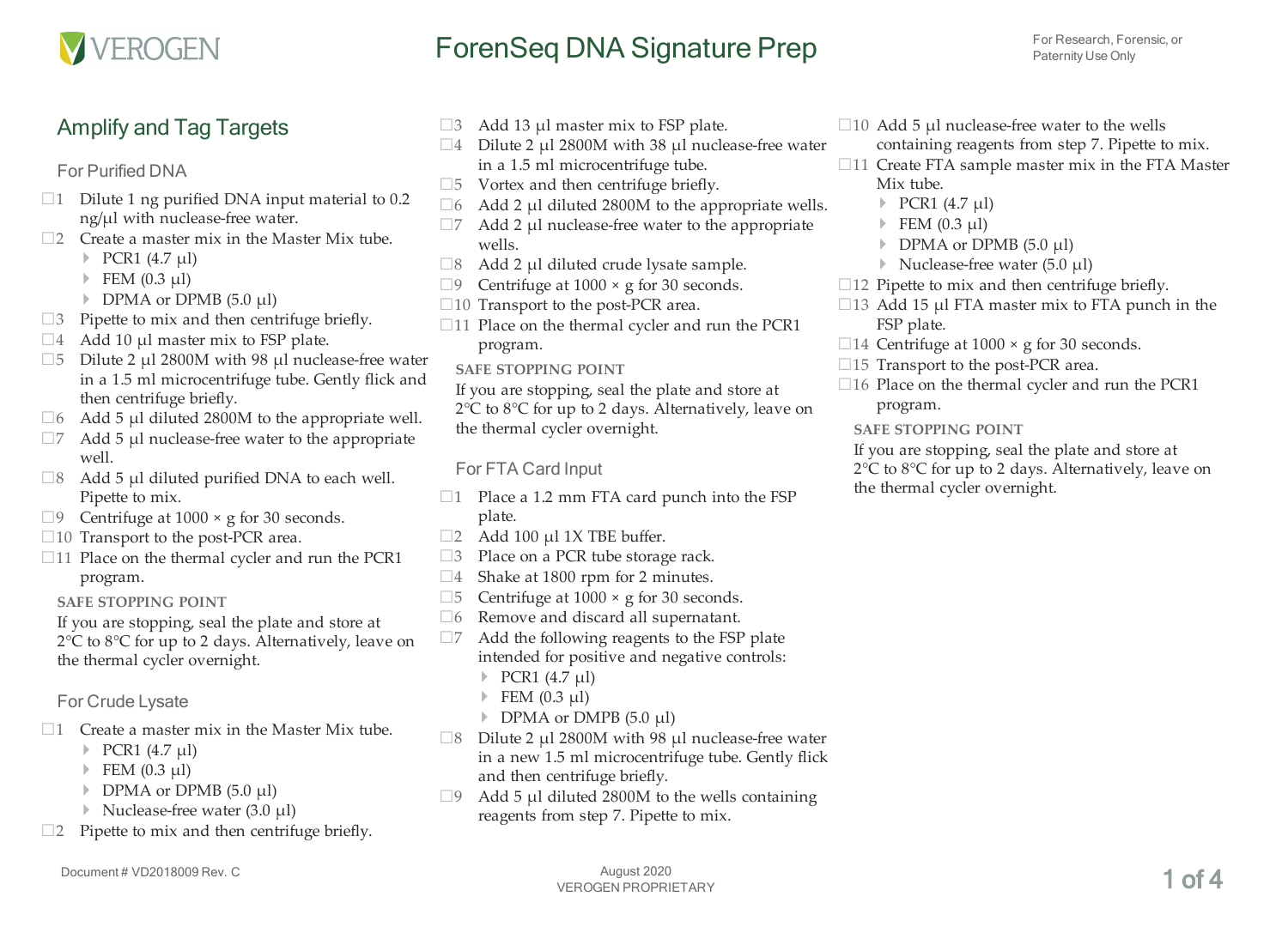

# For Research, Forensic, or **For Research, Forensic, or**

### Enrich Targets

- $\Box$ 1 Centrifuge the FSP at 1000  $\times$  g for 30 seconds.
- $\square$ 2 Arrange Index 1 (i7) adapters in columns 1–12.
- □3 Arrange Index 2 (i5) adapters in rows A–H.
- $\square$ 4 Place the plate on the ForenSeq Index Plate Fixture.
- $\square$ 5 Using a multichannel pipette, add 4 µl Index 1 (i7) adapters to each column.
- $\Box$ 6 Using a multichannel pipette, add 4 µl Index 2 (i5) adapters to each row.
- $\square$ 7 Vortex PCR2 and then centrifuge briefly.
- $\Box 8$  Add 27 µl PCR2.
- $\Box$ 9 Centrifuge at 1000 × g for 30 seconds.
- $\square$ 10 Place on the thermal cycler and run the PCR2 program.

**SAFE STOPPING POINT**

If you are stopping, seal the plate and store at 2°C to 8°C for up to 7 days. Alternatively, leave on the thermal cycler overnight.

 $\Box$ 1 Prepare SPB according to the number of libraries  $\Box$ 1 you are preparing.

| <b>Libraries</b> | Procedure                                       |
|------------------|-------------------------------------------------|
| < 16             | Add $50 \mu$ l SPB × the number of libraries    |
|                  | to a 1.7 ml microcentrifuge tube.               |
| $16 - 96$        | Add [50 $\mu$ l SPB × (the number of            |
|                  | libraries/8)] + 5 $\mu$ l SPB to each well of a |
|                  | column of a new midi plate or reagent           |
|                  | reservoir.                                      |
| >96              | Add (50 $\mu$ l SPB × the number of             |
|                  | libraries) + 200 $\mu$ l SPB to a multichannel  |
|                  | reagent reservoir.                              |

- $\Box$ 2 Add 45 µl SPB to the PBP plate.
- $\Box$ 3 Centrifuge the FSP plate at 1000  $\times$  g for 30 seconds.
- $\Box$ 4 Transfer 45 µl to the PBP plate.
- □<sup>5</sup> Shake at 1800 rpm for 2 minutes.
- $\Box 6$  Incubate at room temperature for 5 minutes.
- $\square$ 7 Place on the magnetic stand until liquid is clear.
- □8 Remove and discard all supernatant.
- $\square$ 9 Wash two times with 200 µl 80% EtOH.
- $\Box$ 10 Centrifuge at 1000  $\times$  g for 30 seconds.
- □11 Place on the magnetic stand.
- $\square$ 12 Use a 20 µl pipette to remove residual EtOH.
- $\square$ 13 Remove from the magnetic stand.
- $\Box$ 14 Add 52.5 µl RSB.
- □15 Shake at 1800 rpm for 2 minutes.
- $\square$ 16 Incubate at room temperature for 2 minutes.
- $\square$ 17 Place on the magnetic stand until liquid is clear.
- $\Box$ 18 Transfer 50 µl to the PLP plate.
- $\Box$ 19 Centrifuge at 1000 × g for 30 seconds.

#### **SAFE STOPPING POINT**

If you are stopping, seal the plate and store at -25 $\mathrm{^{\circ}C}$  to -15 $\mathrm{^{\circ}C}$  for up to one year.

### Normalize Libraries

- Add  $46.8$  µl LNA1 and  $8.5$  µl LNB1 to the LNA1/LNB1 Master Mix tube.
- $\square$ 2 Vortex and then invert several times to mix.
- $\square$ 3 Pour into a reagent reservoir.
- $\Box$ 4 Transfer 45 µl to the NWP plate.
- $\square$ 5 Place the PLP plate on the magnetic stand until liquid is clear.
- $\square$ 6 Transfer 20 µl from the PLP plate to the NWP plate.
- $\square$ 7 Shake at 1800 rpm for 30 minutes.
- $\Box$ 8 Combine 1.8 µl HP3 and 33.3 µl nuclease-free water in a 1.5 ml microcentrifuge tube.
- $\Box$ 9 Add 30 µl LNS2 to the NLP plate.
- $\square$ 10 Place the NWP plate on the magnetic stand and wait until the liquid is clear (~2 minutes).
- $\Box$ 11 Remove and discard all supernatant.
- $\square$ 12 Remove from the magnetic stand.
- $\Box$ 13 Wash two times with 45  $\mu$ l LNW1.
- $\square$ 14 Remove from the magnetic stand.
- $\Box$ 15 Centrifuge at 1000  $\times$  g for 30 seconds.
- $\square$ 16 Place on the magnetic stand until liquid is clear.
- $\Box$ 17 Use a 20  $\mu$ l pipette to remove supernatant.
- $\square$ 18 Remove from the magnetic stand.
- $\Box$ 19 Add 32 µl freshly prepared 0.1 N HP3.
- □20 Shake at 1800 rpm for 5 minutes.
- $\square$ 21 Place on the magnetic stand until liquid is clear.
- $\square$ 22 Transfer 30 µl to the NLP plate. Pipette to mix.
- □23 Centrifuge at  $1000 \times g$  for 30 seconds.

#### **SAFE STOPPING POINT**

If you are stopping, seal the plate and store at -25 $\mathrm{^{\circ}C}$  to -15 $\mathrm{^{\circ}C}$  for up to 30 days.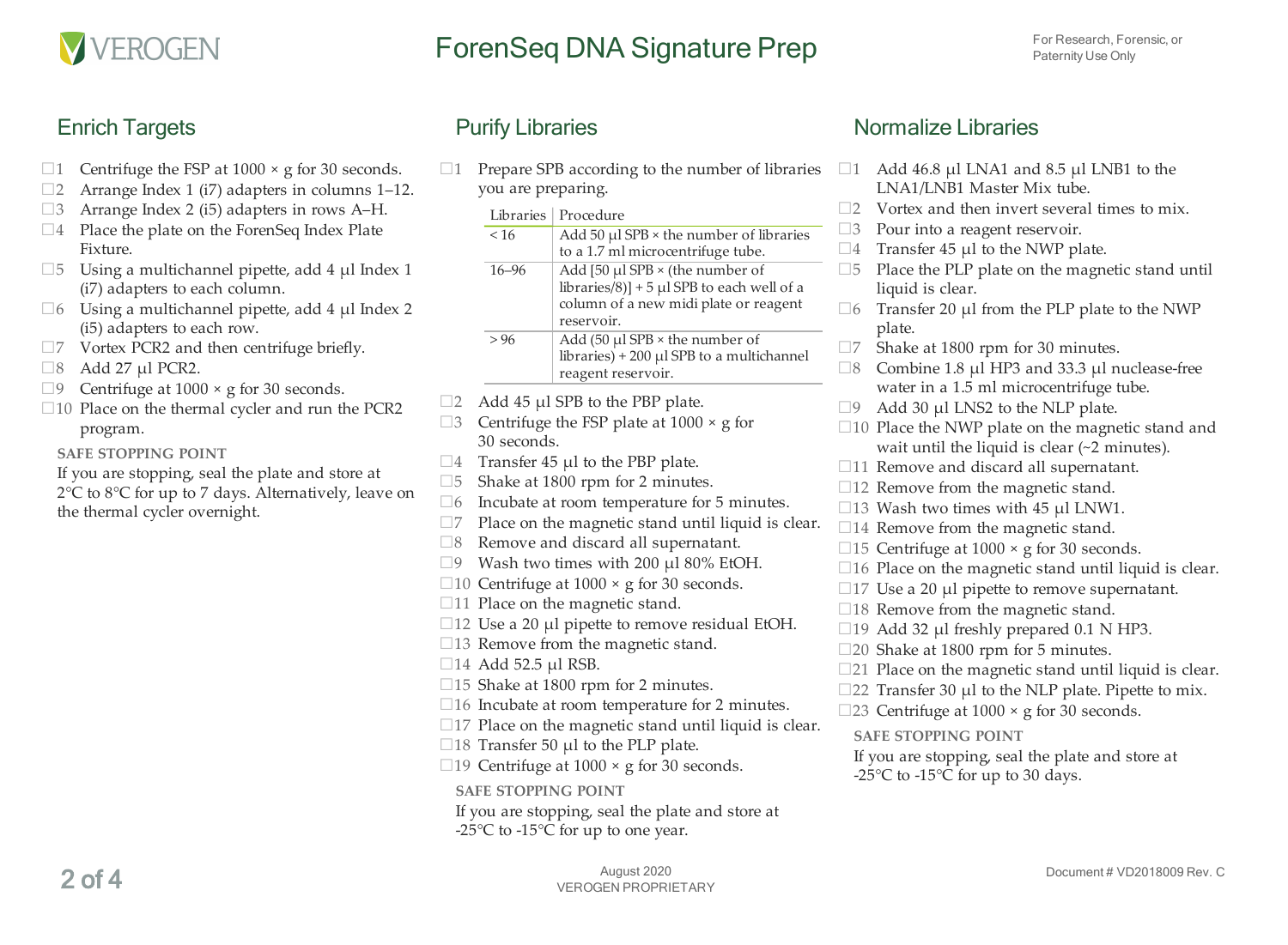

# ForenSeq DNA Signature Prep For Research, Forensic, or

### Pool Libraries

- $\Box$ 1 Transfer 5 µl to a new eight-tube strip.
- $\square$ 2 Transfer the contents to the PNL tube.
- $\square$ 3 Vortex and then centrifuge briefly.

#### **SAFE STOPPING POINT**

If you are stopping, cap the tube and store at -25 $\mathrm{^{\circ}C}$  to -15 $\mathrm{^{\circ}C}$  for up to 30 days.

### Denature and Dilute Libraries

- $\square$ 1 Create an HSC denaturation reaction in the HSC mixture tube.
	- $\blacktriangleright$  HSC (2 µl)
	- $\blacktriangleright$  HP3 (2 µl)
	- } Nuclease-free water (36 µl)
- □2 Vortex and then centrifuge briefly.
- □3 Incubate at room temperature for 5 minutes.
- $\Box$ 4 Add 591 µl HT1 to the DNL tube.
- $\square$ 5 Transfer 7 µl from the PNL tube to the DNL tube. Pipette to mix.
- $\Box$  6 Transfer 4 µl HSC mixture to the DNL tube. Pipette to mix.
- $\square$ 7 Vortex and then centrifuge briefly.
- $\Box$ 8 Place on the 96°C microheating system for 2 minutes.
- $\Box$ 9 Invert several times to mix.
- $\square$ 10 Immediately place in the ice-water bath or on the benchtop cooler for 5 minutes.
- $\Box$ 11 Immediately load the entire contents onto the reagent cartridge.

### Acronyms

| Acronym          | Definition                                           |
|------------------|------------------------------------------------------|
| 2800M            | Control DNA 2800M                                    |
| DNI.             | Diluted Normalized Libraries                         |
| <b>DPMA</b>      | DNA Primer Mix A                                     |
| <b>DPMB</b>      | DNA Primer Mix B                                     |
| <b>FEM</b>       | Enzyme Mix                                           |
| <b>FSP</b>       | ForenSeq Sample Plate                                |
| HP3              | 2N NaOH                                              |
| <b>HSC</b>       | Human Sequencing Control                             |
| HT <sub>1</sub>  | <b>Hybridization Buffer</b>                          |
| LNA1             | Library Normalization Additives 1                    |
| <b>LNB1</b>      | Library Normalization Beads 1                        |
| LNS <sub>2</sub> | Library Normalization Storage<br>Buffer <sub>2</sub> |
| LNW1             | Library Normalization Wash 1                         |
| <b>NLP</b>       | Normalized Library Plate                             |
| <b>NWP</b>       | Normalization Working Plate                          |
| <b>PBP</b>       | <b>Purification Bead Plate</b>                       |
| PCR <sub>1</sub> | <b>PCR1</b> Reaction Mix                             |
| PCR <sub>2</sub> | <b>PCR2</b> Reaction Mix                             |